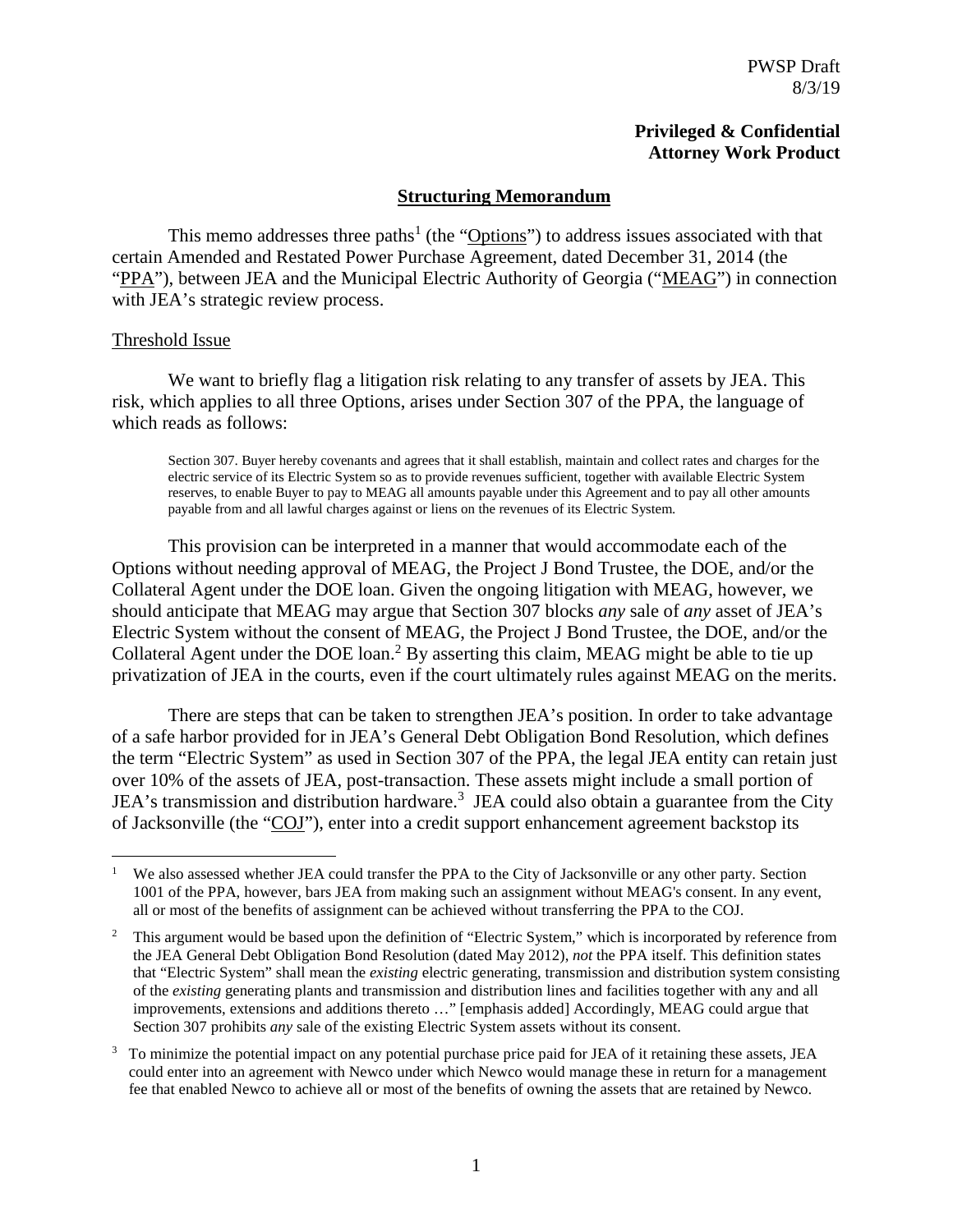obligation to make payments under the PPA, or establish a large set aside to further assure adequate funds are available to pay MEAG.

# **Option 1 – Continued Sales to Current Electricity Customers**

## **Overview**

JEA retains the PPA and provides service to its current electricity customers for the limited purposes of delivering power purchased under the PPA on an as available basis. Specifically, under this approach:

- JEA is obligated to sell all the power it purchases under the PPA to electricity customers in its current service territory;
- The COJ grants a franchise to Newco, obligating Newco to meet all the remaining electricity requirements of electricity customers in the same service territory;
- JEA sells all or nearly all of its existing assets, except for the PPA, to Newco;
- JEA enters into a delivery services agreement with Newco, under which Newco is obligated to allow JEA to use the transmission and distribution assets Newco acquires from JEA to deliver power from Vogtle;
- JEA and Newco enter into a billing and collection agreement, under which a line item, corresponding to a special charge adequate to cover the full amount of JEA's costs under the PPA, would be added to the Newco bill;
- Newco is responsible for collecting this special charge and remitting the amounts collected to JEA; and
- The billing and collection agreement includes a true-up/adjustment mechanism to ensure that there is no shortfall in the total amounts paid to JEA.

# Benefits

- There is no assignment of the PPA and Section 1001 of the PPA is not violated.
- JEA is able to recover 100% of its costs under the PPA. There is no shortfall for JEA to make up.
- 100% of the power will be sold directly by JEA to end-use electricity customers served by JEA (a public entity), rather than to investor-owned utilities, competitive retail suppliers, or other privately-owned wholesale buyers. As a result, there is no private use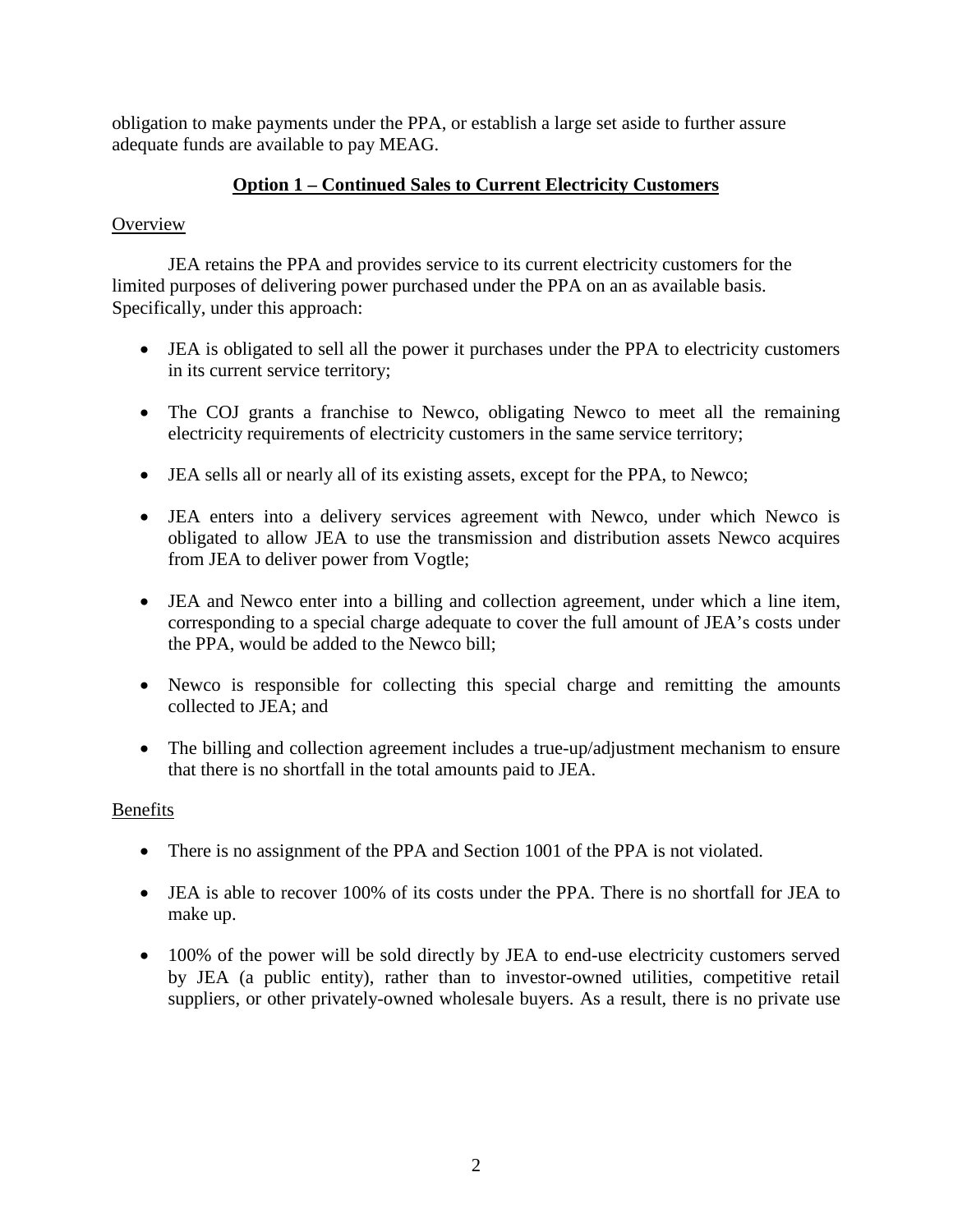and, therefore, no violation of the tax exempt/tax-advantaged status of the Project J Bonds issued by MEAG.<sup>4</sup>

- There does not appear to be any statutory bar that would prevent the Florida PSC (the "PSC") from approving the arrangement.
- Payments are made by end-use electricity customers, not Newco. As a result, Newco should not reduce the price it is willing to pay for JEA's assets.

## Issues

- MEAG may claim such structure violates one or more provisions of the PPA and seek to prevent, impair, or delay the consummation of the transaction.
- Certain regulatory approvals must be obtained, as discussed further below.

## Steps to Implement

- 1. Revise JEA's Charter to reflect the change in JEA's role described above.
- 2. Negotiate and finalize a Franchise Agreement between the COJ and Newco.
- 3. Obtain City Council approval for revisions to the JEA Charter and for the Franchise Agreement.
- 4. Negotiate and finalize a requirement or tariff allowing JEA to use the transmission and distribution system Newco acquires from JEA to deliver electricity purchased under the PPA to electricity users in Jacksonville.
- 5. Negotiate and finalize a collection and billing agreement between JEA and Newco.
- 6. Develop a proposal regarding how charges under the PPA should be allocated among customers.
- 7. Potentially negotiate and finalize a "territorial boundary agreement" between JEA and Newco, specifying the respective roles of each entity in serving and-use electricity customers in Jacksonville.<sup>5</sup>

 $\overline{a}$ 4 It is estimated that the potential liability for remediation costs of violating the tax-exempt/tax-advantaged status would be \$778 million.

<sup>5</sup> If such an agreement becomes necessary, both JEA and Newco would be responsible for serving the same territory (i.e., the territory currently served by JEA). The responsibilities for serving end-use customers would be allocated between JEA and Newco in the same way as under the Franchise Agreement.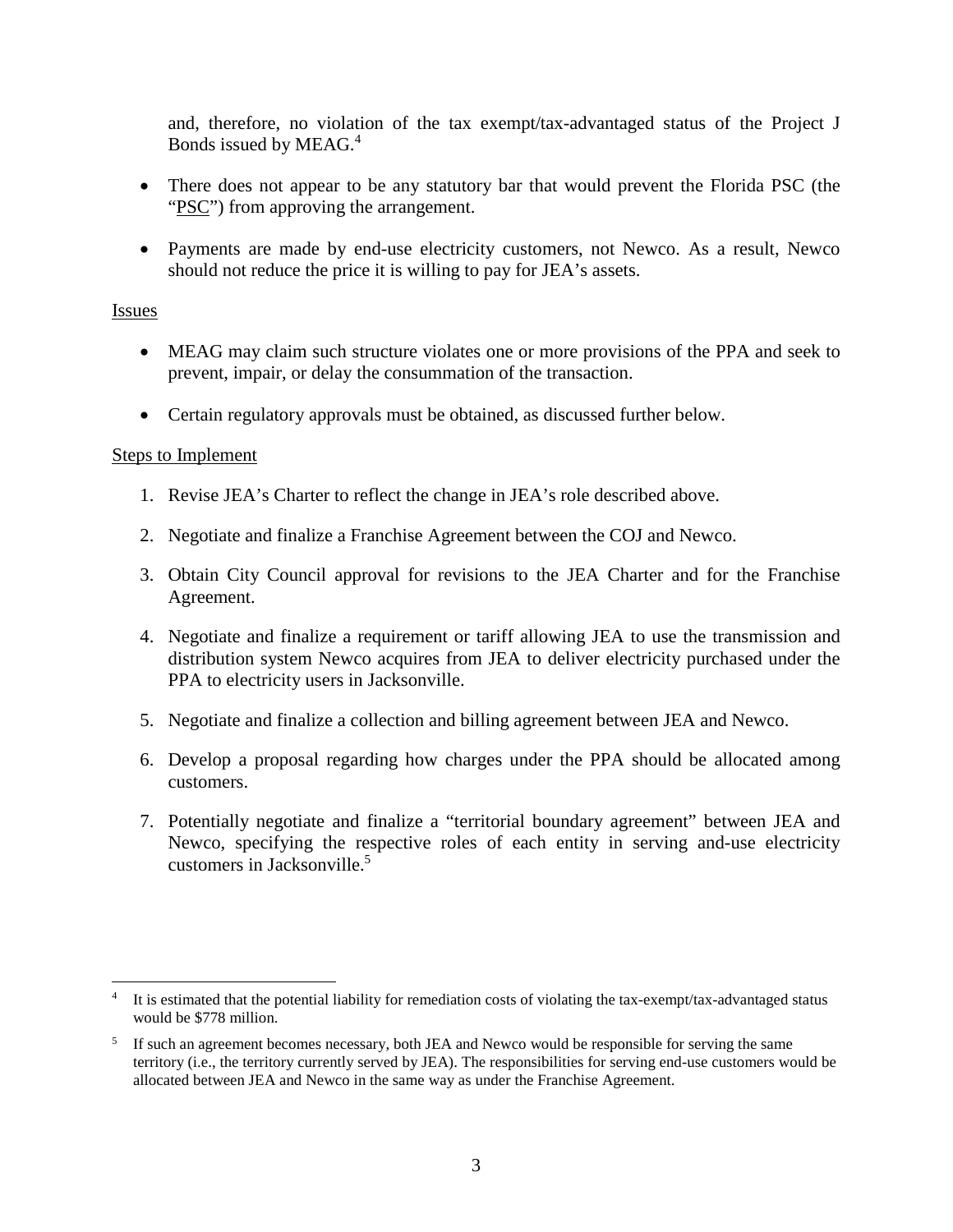#### Required PSC Approvals

There does not appear to be any statutory requirement to obtain PSC approval in order to put in place the structure described above. Under Florida law, however, Newco will become a public utility subject to comprehensive regulation by the Florida PSC. This gives the PSC at least the following four regulatory hooks it can use to block privatization if it chooses to do so:

- 1. Newco will be required to file a rate case before the Florida PSC and to obtain PSC approval for Newco's rates before it can begin operating.<sup>6</sup>
- 2. PSC approval is needed or Newco to include the special charge provided for under its billing and collection agreement with JEA.
- 3. PSC approval also is required to determine how costs under the PPA are allocated between customers.
- 4. The PSC may require JEA and Newco to enter into a "territorial boundary agreement" specifying the respective roles of each entity in serving end-use electricity customers.

Even if these hooks did not exist, Newco will likely insist upon regulatory "buy-in" prior to signing and/or closing any potential transaction. Based upon our initial discussions with the PSC staff, the prospects for PSC approval appear to be reasonably good. In this regard, an important next step is for Chris Kise to meet with the PSC informally, which we understand he plans to do August 14th. We have worked with him on talking points that should be extremely helpful in his discussions with the PSC.

# **Option 2 – Sales to Investor-Owned Purchasers**

## **Overview**

 $\overline{a}$ 

JEA retains the PPA and sells the power it is obligated to purchase under the PPA to investor owned utilities, competitive retail suppliers, and/or other privately-owned wholesale buyers.

Prior to our work this past week, our assumption was that engaging in such sales would violate the status of the Project J Bonds issued by MEAG, which bar "private use" of power purchased from the Project. On an net present value basis, JEA's liability as a result of breaching such status could be as much as \$778 million.<sup>7</sup>

<sup>&</sup>lt;sup>6</sup> If the PSC refuses to approve the minimum rates Newco believes are necessary for its investment, Newco may refuse to close any potential transaction.

<sup>&</sup>lt;sup>7</sup> Of this amount, a total of \$376 million would be due to the loss of the tax-exempt status of the tax-exempt bonds. The remaining \$402 million would be due to the loss of the rebates on the Build America Bonds. If MEAG were willing to defease the bonds, the total present value of the tax cost could be reduced to \$390 million, but that would require MEAG's consent.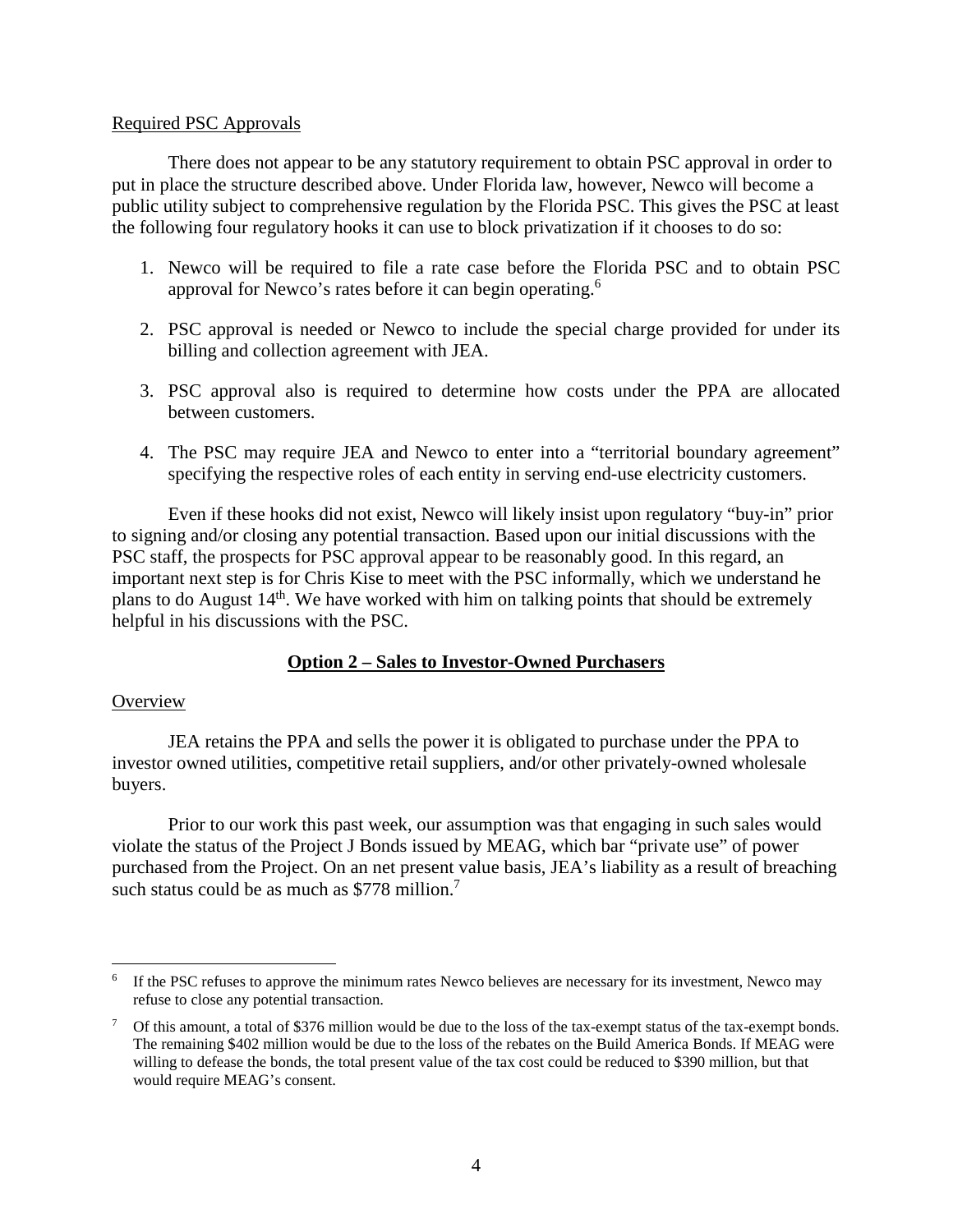Subject to certain limitations and caveats, however, we have concluded that it may be possible to structure sales in a way that preserves the tax exempt and tax advantaged preferred status of the Project J bonds, by taking advantage of certain carve-outs from the "private use" restriction provided for under IRS regulations and reaffirmed in three Tax Certificates executed by JEA in connection with the PPA. These carve-outs are discussed below.

## Carve-outs to Private Use Prohibition

There are number of carve-outs to the private use prohibition in the Project J Bonds, which are limited in duration or in the amount of power able to be sold without violating such prohibition. However, one carve-out provided for under IRS regulations and also specifically embodied in the Project J Bond tax certificates would allow JEA to sell electric generation service for terms of not greater than three years. Under such a carve-out, JEA could sell on all of the output under the PPA, so long as the agreements under which the output was resold were negotiated, arm's length arrangements providing for compensation at fair market value or based on generally applicable and uniformly applied rates, and limited in duration. Given these restrictions, we are exploring the implications and potential for a non-impact on the tax status of the Project J Bonds for one or more workable approaches, such as JEA holding an open auction every three years for all of the output under the PPA. We also continue to examine several other carve-outs.

#### Benefits

- There is no assignment of the PPA and Section 1001 of the PPA is not violated.
- JEA can engage in a private sale that meets the requirements for one or more of the carve-outs at any time. There is no requirement to notify or obtain approval from MEAG, the Project J Bond Trustee, the DOE, and/or the Collateral Agent under the DOE loan, nor is there any need to obtain approval from the PSC.
- Option 2 can be implemented unilaterally by JEA at any time and nothing precludes JEA from using both Option 2 and Option 3 and deciding whether to engage in sales to private buyers, municipal buyers, or some combination of the two each time there is a need to sell power purchased under the PPA.
- There does not appear to be any statutory bar that would prevent the PSC from approving the arrangement.

#### Issues

 By selling power into the market, JEA would likely incur a large economic loss, since the market value of the power purchased from MEAG is currently far below JEA's payment obligations under the PPA. J.P. Morgan has estimated the present value of the net loss to be approximately \$1.45 billion. Given the downward trend in power prices, the losses could be even greater. JEA may be able to mitigate this risk, as discussed below.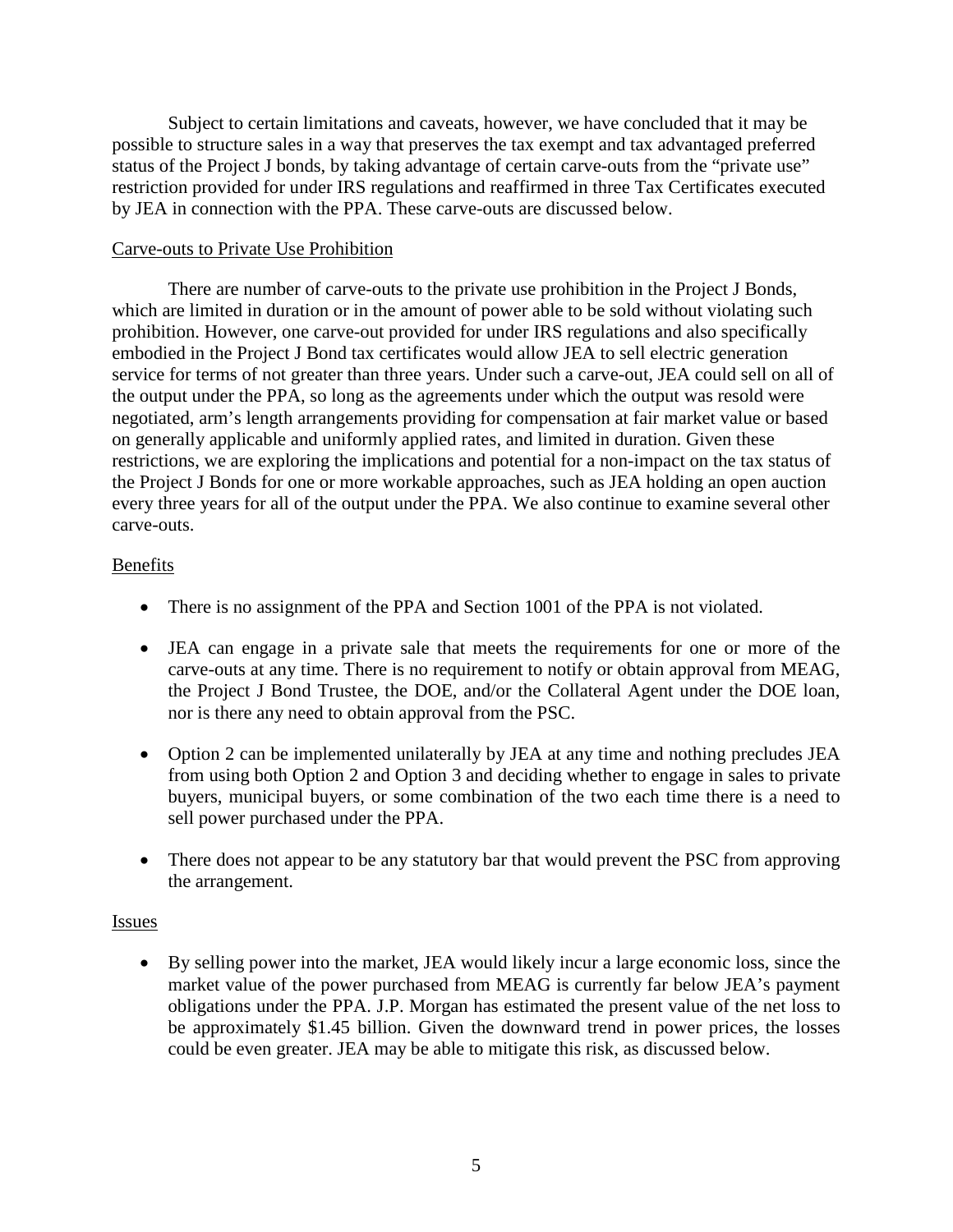MEAG may claim that a sale to a non-public buyer breaches the covenant in Section 306 of the PPA and the Project J Bond tax certificates, which prohibit JEA from engaging in any power sale that impairs the tax exempt/tax advantaged status of the Project J Bonds. Under Section 306, to establish a breach, MEAG need only produce an opinion from outside nationally recognized tax counsel that the tax status of the MEAG bonds will be adversely effected. Based upon this provision, MEAG could attempt to block such a sale unless and until a ruling is obtained from IRS confirming that the sale qualifies for one or more of the carve-outs discussed above. We are assessing the litigation risk relating to this potential claim and will share our assessment with you as soon as it is completed. In any event, any transaction will need to be structured in a matter that enables JEA to mitigate tax exposure to MEAG and the bondholders if the aforementioned tax carve-outs are not available.

## Steps to Implement

- 1. Because Option 1 and Option 2 are mutually exclusive,  $8a$  decision whether to pursue Options 2 (and/or 3) instead of Option 1 should be made before the terms and conditions of a potential transaction are finalized.
- 2. Negotiate and finalize sales agreements with non-public buyers.
- 3. A memorandum should be prepared by tax counsel assessing the scope and validity of the carve-outs and the potential risks from a tax standpoint of engaging in sales under the pertinent provisions of the IRS regulations.
- 4. A further analysis should be undertaken of the feasibility and potential economics of each carve-out. To conduct such an analysis, we will need to work closely with a power market expert trusted by JEA.

# **Option 3 – Sales to Municipal Entities**

## **Overview**

JEA retains the PPA and sells the power it is obligated to purchase under the PPA only to municipal entities.<sup>9</sup>

# Benefits

 $\overline{a}$ 

- There is no assignment of the PPA and Section 1001 of the PPA is not violated.
- Option 3 can be implemented unilaterally by JEA at any time and nothing precludes JEA from using both Option 2 and Option 3 and deciding whether to engage in sales to private

<sup>8</sup> Options 2 and 3 are not mutually exclusive.

<sup>9</sup> As noted earlier, Options 2 and 3 are not mutually exclusive.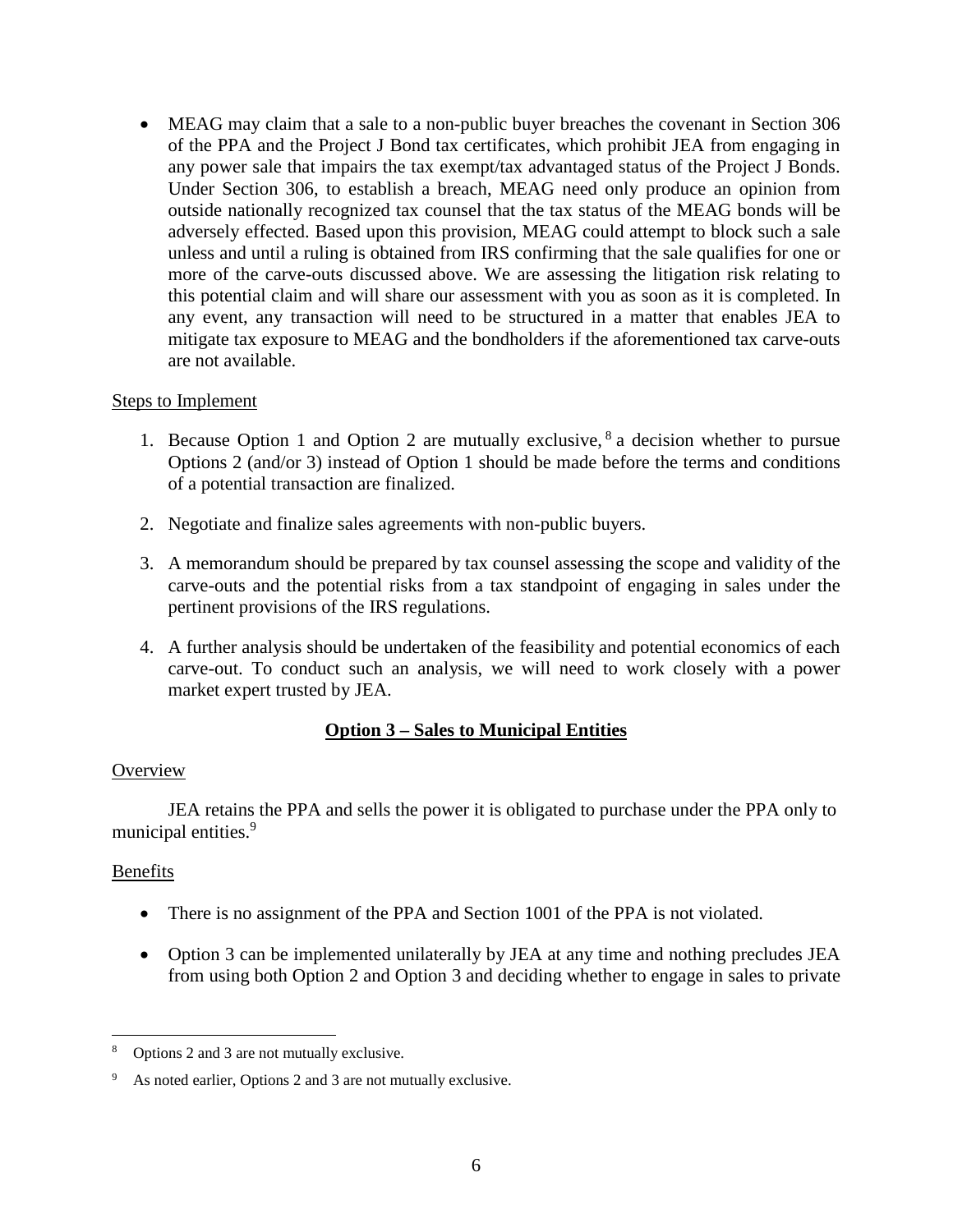buyers, municipal buyers, or some combination of the two each time there is a need to sell power purchased under the PPA.

- 100% of the power will be sold directly by JEA to municipal entities, rather than to investor-owned utilities, competitive retail suppliers, or other privately-owned wholesale buyers. As a result, there is no private use and, therefore, no violation of the tax exempt/tax-advantaged status of the Project J Bonds issued by MEAG.
- There are no restrictions on JEA entering into long-term agreements to resell power, but there will need to be sufficient customers available.
- There does not appear to be any statutory bar that would prevent the PSC from approving the arrangement.

## Issues

- Requiring buyers to be municipal entities significantly limits the number of potential buyers.
- By selling power into the market, JEA would likely incur a large economic loss, since the market value of the power purchased from MEAG is currently far below JEA's payment obligations under the PPA. J.P. Morgan has estimated the present value of the net loss to be approximately \$1.45 billion. Given the downward trend in power prices, the losses could be even greater and, given the potential restrictions on customers inherent in Option 3, there may be further losses still. JEA may be able to mitigate this risk, as discussed below.

# Steps to Implement

- 1. Negotiate and finalize sales agreements with public buyers.
- 2. To assess the feasibility of Option 3, a market expert should be retained to assess the extent of potential buyers for such sales.

# **Recovery through Newco**

## **Overview**

There are a number of mechanisms that could be used to recover some or all of JEA's net loss from selling power into the market in either Option 2 or 3. These mechanisms include:

- Newco making one or more termination payments to JEA for relinquishing its exclusive right to serve the relevant area;
- COJ imposing a franchise tax on Newco, which could be paid to the COJ but used as a source of funding to offset any such net loss; or